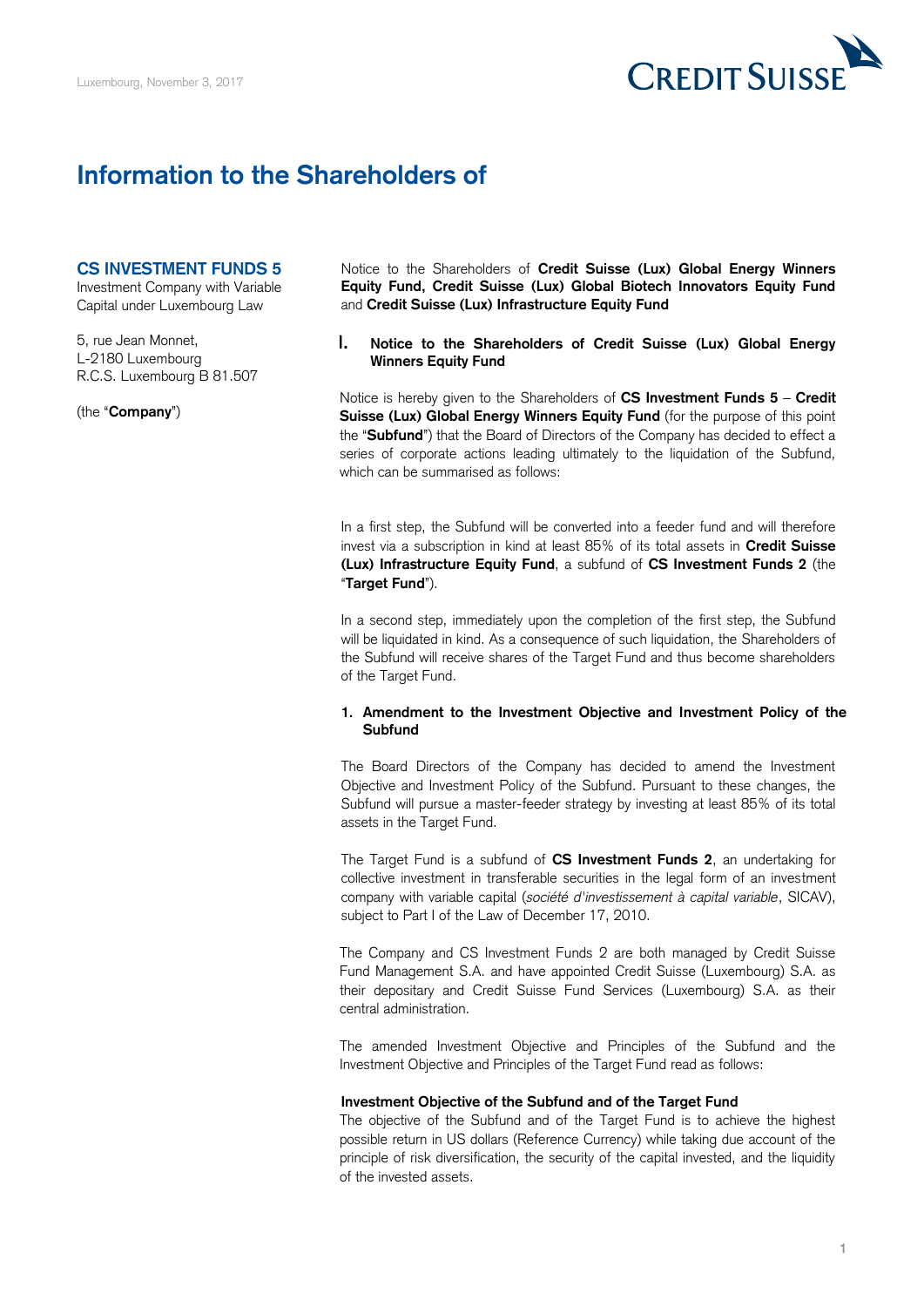

### **Investment Policy of the Subfund**

 In order to realize its investment objective, the Subfund pursues a master-feeder strategy. At least 85% of the Subfund's total assets shall be invested in Credit Suisse (Lux) Infrastructure Equity Fund, a subfund of CS Investment Funds 2 (the "Target Fund").

 CS Investment Funds 2 is an undertaking for collective investment in transferable securities in the legal form of an investment company with variable capital (société 17, 2010. It has appointed Credit Suisse Fund Management S.A. as its d'investissement à capital variable, SICAV), subject to Part I of the Law of December management company.

 The Subfund may hold up to 15% of its total net assets in liquid assets in the form of sight and time deposits with first-class financial institutions and money-market instruments which do not qualify as transferable securities and have a term to maturity not exceeding 12 months, in any convertible currency.

### **Investment Principles of the Target Fund**

 At least two-thirds of the Target Fund's net assets are invested worldwide (including emerging markets) in equities and other equity-type securities and rights (American depository receipts [ADRs], global depository receipts, profit-sharing certificates, participation certificates, dividend rights certificates, etc.) issued by companies active in the infrastructure sector ("infrastructure sector"). "Infrastructure sector" in this context refers to services, the logistical basis and facilities which are necessary for the preservation and development of a modern society. Issuers that are active in the infrastructure sector include companies that are primarily involved in the planning, construction, provision or operation of (a) basic necessities (utilities) such as water, electricity and electricity distribution, gas, oil, light, heating and waste disposal, (b) transportation facilities, such as roads, airports, railroads, ports, subways, pipelines, cellular, cable and broadcasting networks, (d) social and medical infrastructure facilities, such as hospitals, old age or nursing homes, prisons, educational and sports facilities, (e) protective infrastructure, such as dams or avalanche protection facilities, as well as companies that primarily offer advisory services related to the infrastructure sector and companies whose main activity is to hold participations in canals and waterways, (c) communications and media networks, such as telephones, such companies. Securities are selected irrespective of their market capitalization.

 For hedging purposes, and in the interest of the efficient management of the portfolio as well as for the implementation of the investment strategy the aforementioned investments may also be effected by way of derivatives, provided the limits set out in Chapter 6, "Investment Restrictions" are observed. Derivatives may be linked to security baskets or indices and shall be chosen in accordance with Art. 9 of the Grand-Ducal Decree of February 8, 2008.

 The Target Fund may invest up to one third of its net assets in equities and equity- type securities of companies not fulfilling the above requirements, cash, sight and time deposits, money market instruments, fixed income securities, which may include, but not limited to, bonds, notes, and similar fixed and variable interest rate securities, discounted securities issued by public, private and semi-private issuers worldwide (including emerging markets). The Target Fund may – subject to the investment principles set out above – invest up to 10% of its net assets in structured products (certificates, notes) on equities, equity-type securities, equity baskets and equity indices that are sufficiently liquid and are issued by first-class banks (or by issuers that offer investor protection comparable to that provided by first-class banks). These structured products must qualify as securities pursuant to Art. 41 of the Law of December 17, 2010. Moreover, these structured products must be valued regularly and transparently on the basis of independent sources. Structured products must not entail any leverage effect. As well as satisfying the regulations on risk spreading, the equity baskets and equity indices must be sufficiently diversified.

 Furthermore, to hedge currency risks and to gear its assets to one or more other currencies, the Target Fund may enter into forward foreign exchange and other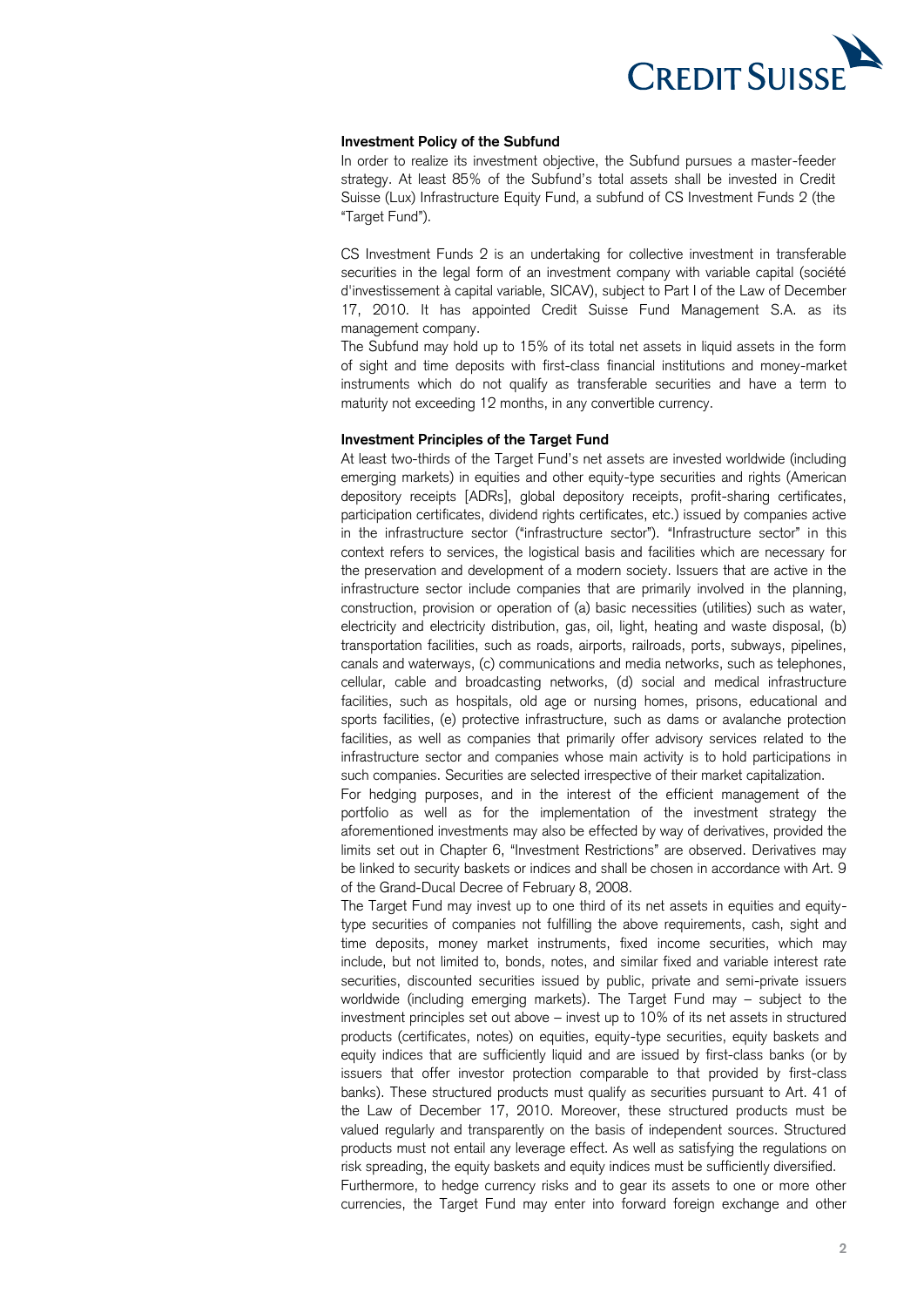

 currency derivatives in accordance with section 3 of Chapter 6, "Investment Restrictions" of the prospectus of the Target Fund.

### **Share Classes**

 The Shares of the Subfund will be invested in the following Share classes of the Target Fund:

#### **Subfund**

#### **CS Investment Funds 5**

 **Credit Suisse (Lux) Global Energy Winners Equity Fund** 

| <b>Class</b><br>(Currency) | <b>ISIN</b>          | <b>Maximum</b><br>Management<br>Fee $(p.a.)$ | Ongoing<br>charge<br>(as per the KIID) Indicator | <b>Synthetic Risk Performance</b><br>and Reward | Fee |
|----------------------------|----------------------|----------------------------------------------|--------------------------------------------------|-------------------------------------------------|-----|
| <b>BUSD</b>                | LU0240067867         | 2.00%                                        | 2.28%                                            | 6                                               | n/a |
| <b>BH CHF</b>              | LU0348405399         | 2.00%                                        | 2.29%                                            | 6                                               | n/a |
| <b>BH EUR</b>              | LU0240068089         | 2.00%                                        | 2.28%                                            | 6                                               | n/a |
| EB USD                     | LU1043177077         | 1.20%                                        | 1.20%                                            | 6                                               | n/a |
| UB USD                     | LU1144414064         | 1.50%                                        | 1.51%                                            | 6                                               | n/a |
|                            | UBH CHF LU1144414148 | 1.50%                                        | 1.51%                                            | 6                                               | n/a |
|                            |                      | 1.50%                                        | 1.51%                                            | 6                                               | n/a |
|                            |                      |                                              |                                                  |                                                 |     |

### **Target Fund**

### **CS Investment Funds 2**

 **Credit Suisse (Lux) Infrastructure Equity Fund** 

| <b>Share</b><br>Class<br>(Currency) | <b>ISIN</b>  | Maximum<br>Management<br>Fee $(p.a.)$ | Ongoing<br>charge<br>(as per the KIID)*Indicator | <b>Synthetic Risk Performance</b><br>and Reward | Fee |
|-------------------------------------|--------------|---------------------------------------|--------------------------------------------------|-------------------------------------------------|-----|
| <b>BUSD</b>                         | LU1692116392 | 1.92%                                 | 2.28%                                            | 5                                               | n/a |
| <b>BUSD</b>                         | LU1692116392 | 1.92%                                 | 2.28%                                            | 5                                               | n/a |
| <b>BH EUR</b>                       | LU1692116715 | 1.92%                                 | 2.28%                                            | 5                                               | n/a |
| EB USD                              | LU1692112649 | 1.20%                                 | 1.22%                                            | 5                                               | n/a |
| UB USD                              | LU1692114348 | 1.50%                                 | 1.50%                                            | 5                                               | n/a |
| UB USD                              | LU1692114348 | 1.50%                                 | 1.50%                                            | 5                                               | n/a |
| UBH EUR                             | LU1692114850 | 1.50%                                 | 1.50%                                            | 5                                               | n/a |

**\*** The ongoing charge figure is based on estimated expenses.

 Shareholders should note the resulting differences in terms of ongoing charges, as indicated in the above table. Shareholders' attention is drawn to the fact that (i) the reference currency (USD) of the share classes B and UB of the Target Fund differs from the reference currency (CHF) of the share classes BH and UBH of the Subfund and (ii) shares in the Target Fund sometimes differ from the respective shares of the Subfund in terms of applicable fees or hedging policy. More information about the features of the shares of the Target Fund can be find in the prospectus of CS Investment Funds 2, under Chapter 2 "CS Investment Funds 2 – Summary of Share Classes" and Chapter 5 "Investment in CS Investment Funds 2".

 Shareholders should moreover note that the indicated management fee and ongoing charges of the Subfund reflect the situation prior to the subscription in kind. For the duration of the master-feeder structure, no management fee will be charged at the level of the Subfund in addition to the management fee charged at the level of the Target Fund. Furthermore, neither the Subfund nor the Target Fund charges a performance fee.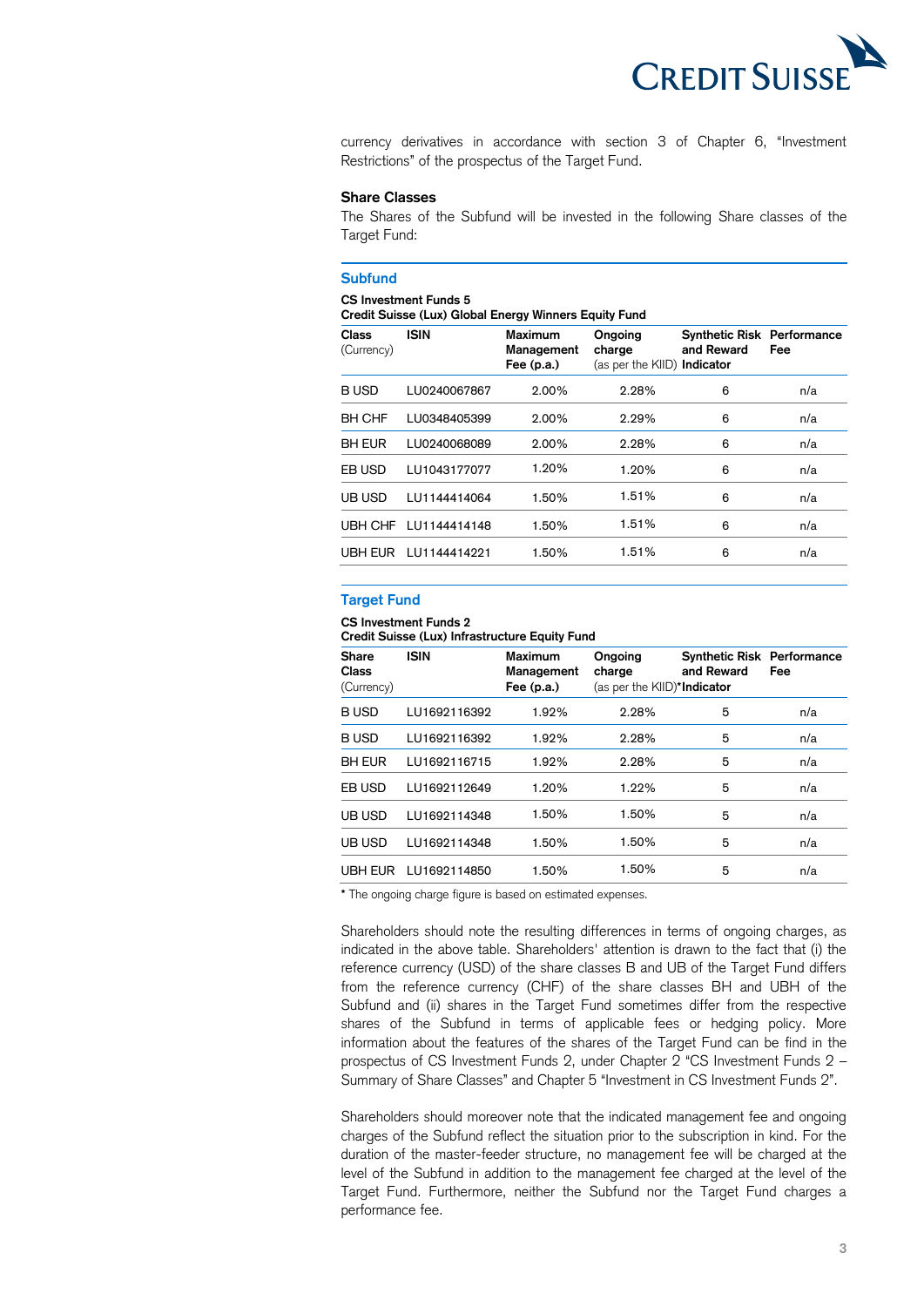

#### **Investor Profile**

 The Target Fund is suitable for investors wishing to participate in the development of the equity markets within the infrastructure sector. Investors will be looking for a diversified and actively managed exposure to companies in this sector.

 As the investments are focused on equities – which can be subject to wide fluctuations in value – investors should have a long-term investment horizon.

 PricewaterhouseCoopers, *Société coopérative*, 2, rue Gerhard Mercator, L-2182 Luxembourg has been appointed by the Board of Directors as the independent auditor in charge of issuing an opinion on the subscription in kind and the number of shares issued in counterpart of this subscription.

 The Luxembourg supervisory commission for the financial sector, the *Commission de Surveillance du Secteur Financier* or CSSF has approved the investment of the Subfund in the Target Fund.

 The amendments made to the Prospectus will enter into force as of 15 December 2017. As of this date, the Subfund will invest almost exclusively in shares of the Target Fund.

 Shareholders who do not agree with these amendments may redeem their Shares in the Subfund free of charge until 5 December 2017.

 Investors should note that, following the expiry of the above mentioned redemption period, the valuation frequency of the Subfund will change from a daily to bi-monthly frequency. With effect as of 6 December 2017, the net asset value of the Subfund will only be calculated on the  $16<sup>th</sup>$  and last day of each month (each such day a "Valuation Day"). Subscription, redemption and conversion orders submitted after 5 December 2017 will only be processed on the next Valuation Day. Investor should note that, in view of the imminent liquidation in kind of the Subfund, there may not be any further Valuation Day after 6 December 2017.

### **2. Liquidation in kind of CS Investment Funds 5 – Credit Suisse (Lux) Global Energy Winners Equity Fund**

 The liquidation process of the Subfund will start on 15 December 2017. As part of the liquidation process, a major part of the portfolio of the Subfund will be traded in order to align the Subfund's portfolio to the one of the Target Fund, reflected above. Investors in the Subfund should note that transaction costs related to such sale and purchase of securities will be borne by the Subfund. The alignment of the portfolio of the Subfund to the Target Fund will ensure that investors remain fully invested in equities and equity-like securities and in addition have their equity exposure aligned with the Target Fund soon after the closing of the Subfund for redemptions.

 No further subscriptions of Shares will be accepted in the Subfund after 3.00 p.m. CET as from the date of this notice, being 3 November 2017. However, Shares may be redeemed free of charge until 5 December 2017. A provision of all outstanding debits and any debits that will occur in relation to the liquidation will be made in the Subfund.

 PricewaterhouseCoopers, *Société coopérative*, 2, rue Gerhard Mercator, L-2182 Luxembourg has been appointed by the Board of Directors as independent auditor in charge of issuing an opinion on the Shares of the Subfund that will be cancelled as a result of the liquidation of the Subfund.

 The net liquidation proceeds of the Subfund will be distributed in kind to the Shareholders on 15 December 2017.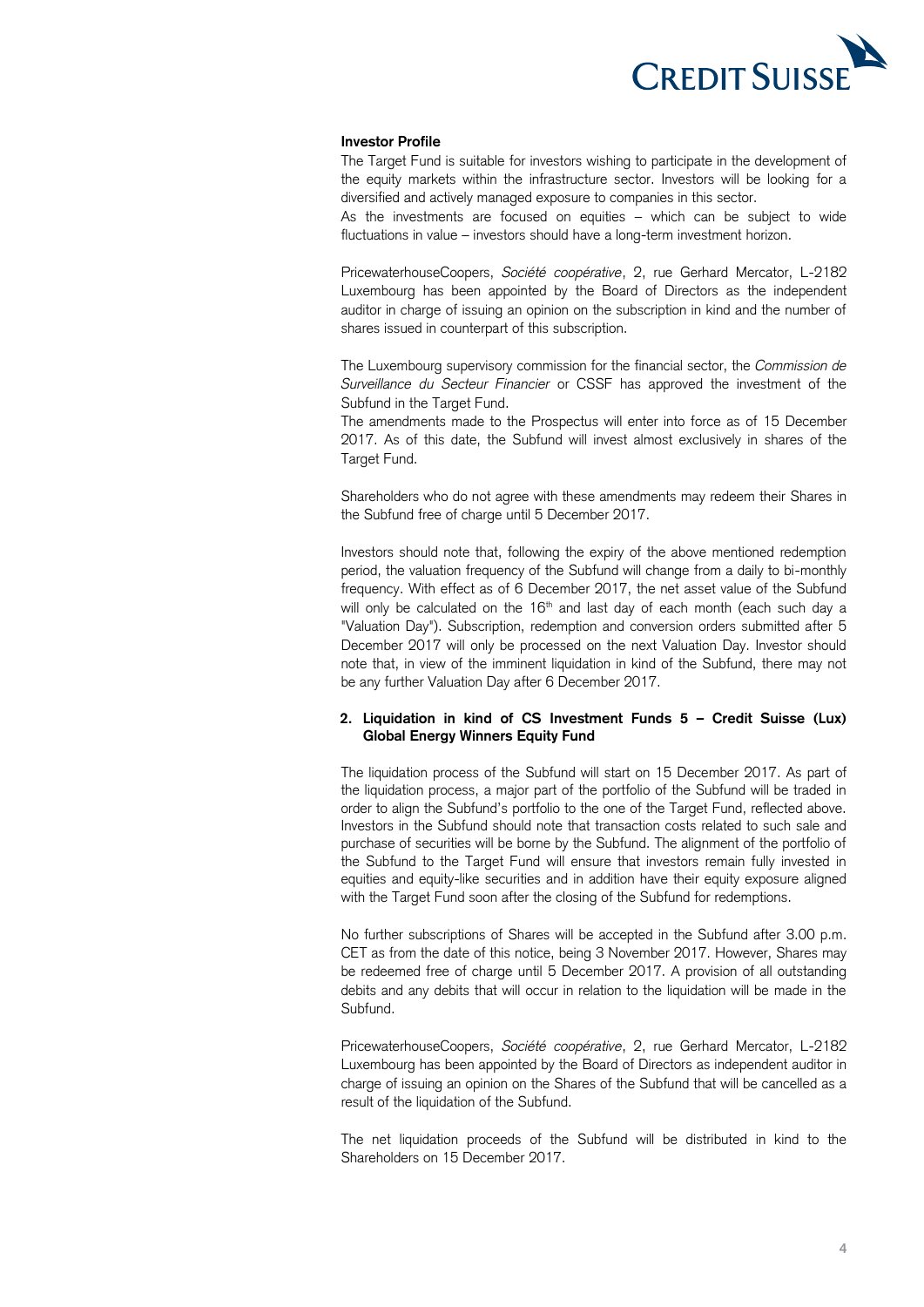

 After closure of the liquidation, the accounts and the books of the Subfund shall be filed with Credit Suisse Fund Services (Luxembourg) S.A. during a period of five years.

 Any legal, advisory or administrative costs associated with the preparation and the completion of the changes under points (1) and (2) above will be borne by Credit Suisse Fund Management S.A., except the auditor fees which will be charged to the Subfund. Transaction costs related to the sale and purchase of securities will be borne by the Subfund.

 As a result of the changes under points (1) and (2) above, the Shareholders of the Subfund will be allocated shares in the Target Fund and become shareholders of the Target Fund as of 15 December 2017, and consequently obtain voting rights in the Target Fund.

Target Fund.<br>Shareholders should note that the number of shares in the Target Fund they will receive further to the liquidation in kind will not necessarily correspond to the number of Shares they held in the Subfund, but will depend on the number of shares in the Target Fund held by the Subfund at the time of its liquidation. Further to the liquidation, the Shares in the Subfund will no longer entitle the Shareholders to any rights in the Subfund or the Company.

 Following the above mentioned liquidation in kind, the Subfund "CS Investment Funds 5 – Credit Suisse (Lux) Global Energy Winners Equity Fund" will cease to exist.

 Shareholders should inform themselves as to the possible tax implications of the aforementioned changes in their respective country of citizenship, residence or domicile.

 Shareholders should moreover note that, once the above changes enter into effect, the new prospectus of the Company, the relevant Key Investor Information Document (KIIDs), the latest annual and semi-annual reports as well as the articles of incorporation may be obtained at the registered office of the Management Company in accordance with the provisions of the prospectus. The documents are also available on [www.credit-suisse.com.](http://www.credit-suisse.com/)

 In addition, the prospectus of the Target Fund, its relevant Key Investor Information Document (KIIDs), the latest annual and semi-annual reports as well as the articles of incorporation may also be obtained from the Company in accordance with the provisions of the prospectus. The documents are also available on [www.credit-suisse.com.](http://www.credit-suisse.com/)

### **II. Notice to the Shareholders of Credit Suisse (Lux) Global Biotech Innovators Equity Fund**

 Notice is hereby given to the Shareholders of **CS Investment Funds 5** – **Credit**  Suisse (Lux) Global Biotech Innovators Equity Fund (for the purpose of this point the "**Subfund**") that the Board of Directors of the Company has decided to effect a series of corporate actions leading ultimately to the liquidation of the Subfund, which can be summarised as follows:

 In a first step, the Subfund will be converted into a feeder fund and will therefore invest via a subscription in kind at least 85% of its total assets in **Credit Suisse (Lux) Global Digital Health Equity Fund**, a subfund of **CS Investment Funds 2** (the "**Target Fund**").

 In a second step, immediately upon the completion of the first step, the Subfund will be liquidated in kind. As a consequence of such liquidation, the Shareholders of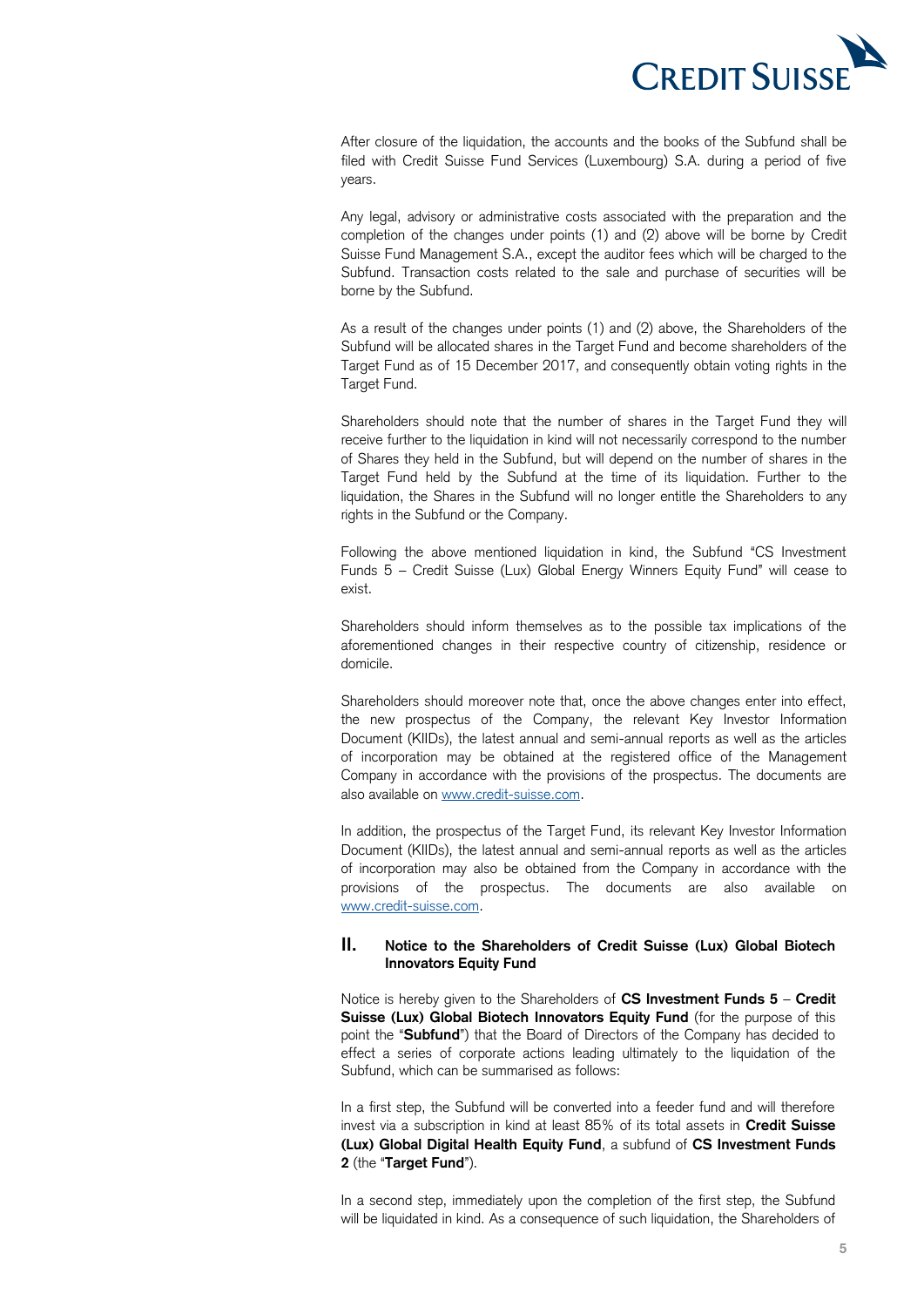

 the Subfund will receive shares of the Target Fund and thus become shareholders of the Target Fund.

### **1. Amendment to the Investment Objective and Investment Policy of the Subfund**

 The Board Directors of the Company has decided to amend the Investment Objective and Investment Policy of the Subfund. Pursuant to these changes, the Subfund will pursue a master-feeder strategy by investing at least 85% of its total assets in the Target Fund.

 The Target Fund is a subfund of **CS Investment Funds 2**, an undertaking for collective investment in transferable securities in the legal form of an investment company with variable capital (*société d'investissement à capital variable*, SICAV), subject to Part I of the Law of December 17, 2010.

 The Company and CS Investment Funds 2 are both managed by Credit Suisse Fund Management S.A. and have appointed Credit Suisse (Luxembourg) S.A. as their depositary and Credit Suisse Fund Services (Luxembourg) S.A. as their central administration.

 The amended Investment Objective and Principles of the Subfund and the Investment Objective and Principles of the Target Fund read as follows:

### **Investment Objective of the Subfund and of the Target Fund**

 The objective of the Subfund and of the Target Fund is to achieve the highest possible return in US dollars (Reference Currency) while taking due account of the principle of risk diversification, the security of the capital invested, and the liquidity of the invested assets.

### **Investment Principles of the Subfund**

 In order to realize its investment objective, the Subfund pursues a master-feeder strategy. At least 85% of the Subfund's total assets shall be invested in Credit Suisse (Lux) Global Digital Health Equity Fund, a subfund of CS Investment Funds 2 (the "Target Fund").

 CS Investment Funds 2 is an undertaking for collective investment in transferable securities in the legal form of an investment company with variable capital (société 17, 2010. It has appointed Credit Suisse Fund Management S.A. as its d'investissement à capital variable, SICAV), subject to Part I of the Law of December management company.

 The Subfund may hold up to 15% of its total net assets in liquid assets in the form of sight and time deposits with first-class financial institutions and money-market instruments which do not qualify as transferable securities and have a term to maturity not exceeding 12 months, in any convertible currency.

### **Investment Principles of the Target Fund**

 At least two-thirds of the Target Fund's net assets are invested worldwide (including emerging markets) in equities and other equity-type securities and rights (American depository receipts [ADRs], global depository receipts, profit-sharing certificates, participation certificates, dividend rights certificates, etc.) issued by "Digital Health" companies. Digital Health companies refers in this context in particular to biotechnology and pharmaceuticals (including IT) companies that directly or via companies they control or in conjunction with joint venture partners largely use biological methods in the research, development or manufacture of drugs and similar products. It is hereby stipulated that the Target Fund may invest in companies whose research and development methods largely concentrate on biotechnology, but whose current manufacturing and current sales are still dominated by drugs that were not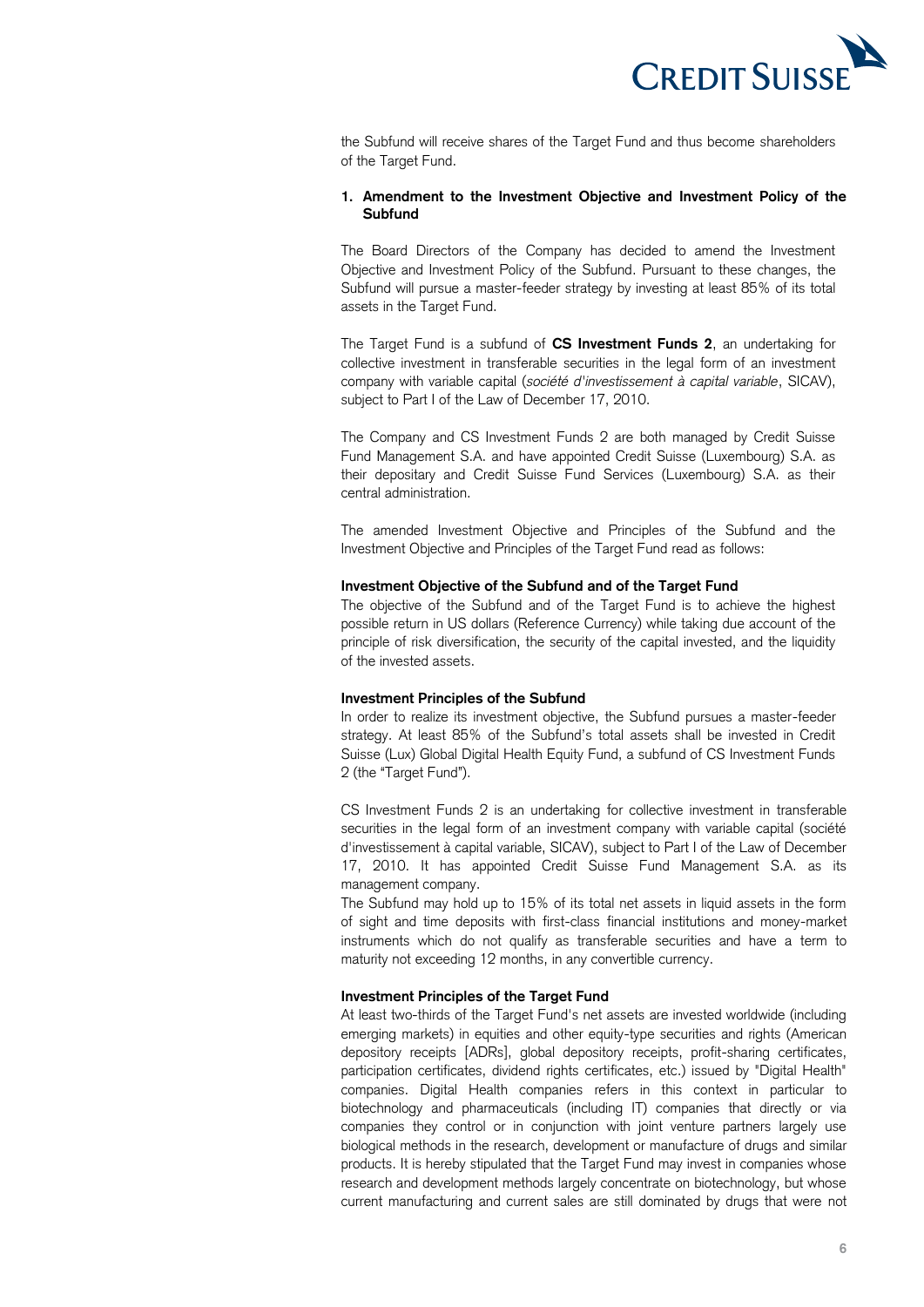

 developed or manufactured using biotechnology methods. Securities are selected irrespective of their market capitalization.

 For hedging purposes, and in the interest of the efficient management of the portfolio as well as for the implementation of the investment strategy the aforementioned investments may also be effected by way of derivatives, provided the limits set out in Chapter 6, "Investment Restrictions" are observed. Derivatives may be linked to security baskets or indices and shall be chosen in accordance with Art. 9 of the Grand-Ducal Decree of February 8, 2008.

 The Target Fund may invest up to one third of its net assets in equities and equity- type securities of companies not fulfilling the above requirements, cash, sight and time deposits, money market instruments, fixed income securities, which may include, but not limited to, bonds, notes, and similar fixed and variable interest rate securities, discounted securities issued by public, private and semi-private issuers worldwide (including emerging markets).

 The Target Fund may – subject to the investment principles set out above – invest up to 10% of its net assets in structured products (certificates, notes) on equities, equity-type securities, equity baskets and equity indices that are sufficiently liquid and are issued by first-class banks (or by issuers that offer investor protection comparable to that provided by first-class banks). These structured products must qualify as securities pursuant to Art. 41 of the Law of December 17, 2010. Moreover, these structured products must be valued regularly and transparently on the basis of independent sources. Structured products must not entail any leverage effect. As well as satisfying the regulations on risk spreading, the equity baskets and equity indices must be sufficiently diversified.

 Furthermore, to hedge currency risks and to gear its assets to one or more other currencies, the Target Fund may enter into forward foreign exchange and other currency derivatives in accordance with section 3 of Chapter 6, "Investment Restrictions" of the prospectus of the Target Fund.

#### **Share Classes**

 The Shares of the Subfund will be invested in the following Share classes of the Target Fund:

### **Subfund**

#### **CS Investment Funds 5**

 **Credit Suisse (Lux) Global Biotech Innovators Equity Fund** 

| <b>Class</b><br>(Currency) | <b>ISIN</b>  | Maximum<br>Management<br>Fee $(p.a.)$ | Ongoing<br>charge<br>(as per the KIID) Indicator | <b>Synthetic Risk Performance</b><br>and Reward | Fee |
|----------------------------|--------------|---------------------------------------|--------------------------------------------------|-------------------------------------------------|-----|
| <b>BUSD</b>                | LU0130190969 | 1.92%                                 | 2.26%                                            | 6                                               | n/a |
| <b>BH EUR</b>              | LU0240068329 | 1.92%                                 | 2.26%                                            | 6                                               | n/a |
| CB USD                     | LU1546465235 | 1.92%                                 | 2.90%                                            | 6                                               | n/a |
| EB USD                     | LU1038189665 | 0.90%                                 | 1.20%                                            | 6                                               | n/a |
| <b>IB USD</b>              | LU0130191181 | 1.20%                                 | 1.24%                                            | 6                                               | n/a |
| <b>IBH EUR</b>             | LU0491223573 | 1.20%                                 | 1.24%                                            | 6                                               | n/a |
| UB USD                     | LU1144413843 | 1.50%                                 | 1.48%                                            | 6                                               | n/a |
| UBH EUR                    | LU1144413926 | 1.50%                                 | 1.49%                                            | 6                                               | n/a |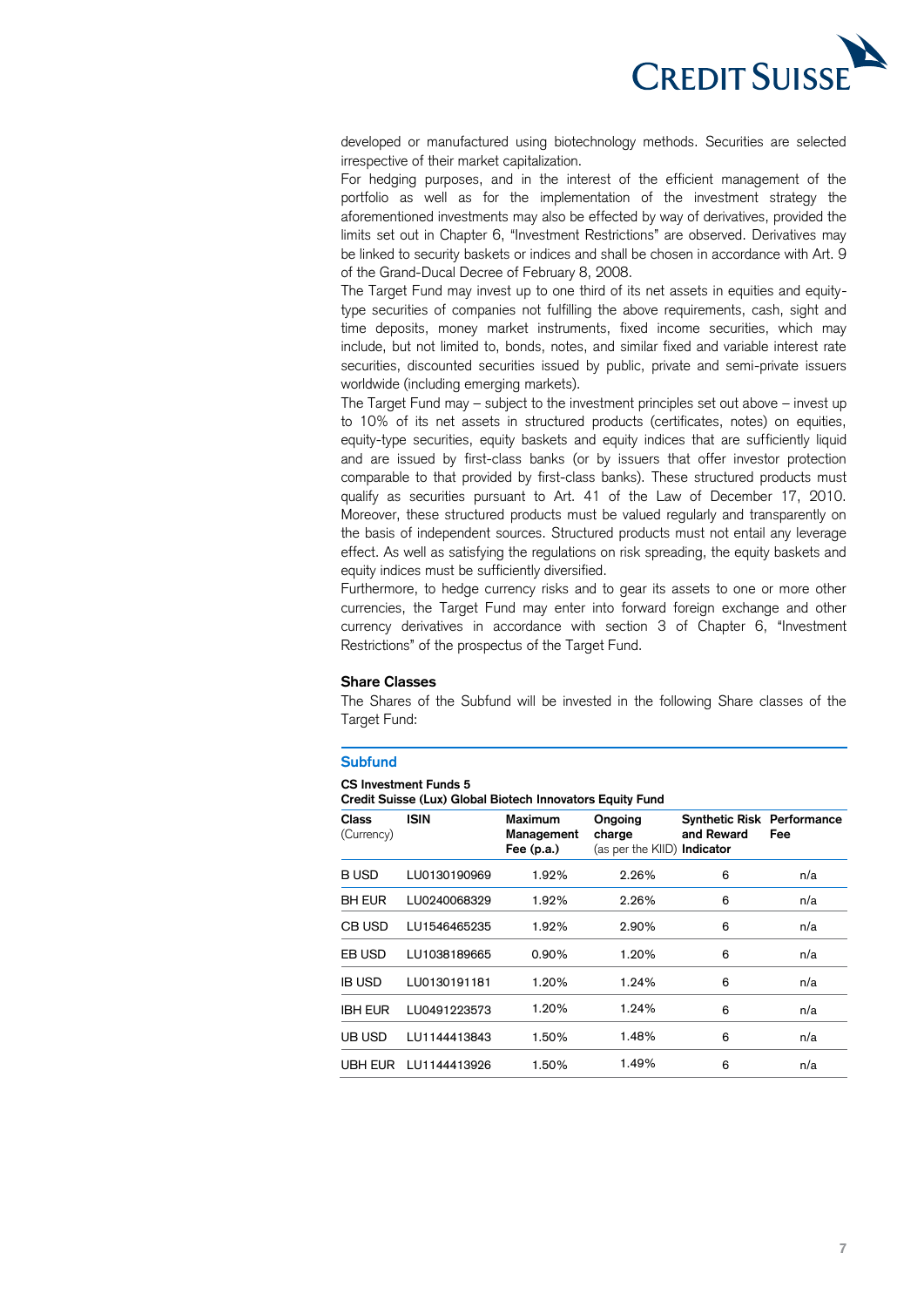

### **Target Fund**

 **Credit Suisse (Lux) Global Digital Health Equity Fund CS Investment Funds 2** 

| <b>Share</b><br><b>Class</b><br>(Currency) | <b>ISIN</b>  | Maximum<br>Management<br>Fee $(p.a.)$ | Ongoing<br>charge<br>(as per the KIID)*Indicator | <b>Synthetic Risk Performance</b><br>and Reward | Fee |  |
|--------------------------------------------|--------------|---------------------------------------|--------------------------------------------------|-------------------------------------------------|-----|--|
| B USD                                      | LU1683285164 | 1.92%                                 | 1.90%                                            | 6                                               | n/a |  |
| <b>BH EUR</b>                              | LU1683285321 | 1.92%                                 | 1.90%                                            | 6                                               | n/a |  |
| CB USD                                     | LU1683287376 | 1.92%                                 | 2.60%                                            | 6                                               | n/a |  |
| EB USD                                     | LU1683287707 | 0.90%                                 | 1.20%                                            | 6                                               | n/a |  |
| <b>IB USD</b>                              | LU1683285750 | 1.20%                                 | 1.24%                                            | 6                                               | n/a |  |
| <b>IBH EUR</b>                             | LU1683285834 | 1.20%                                 | 1.24%                                            | 6                                               | n/a |  |
| UB USD                                     | LU1683288424 | 1.50%                                 | 1.48%                                            | 6                                               | n/a |  |
| UBH EUR                                    | LU1683288770 | 1.50%                                 | 1.49%                                            | 6                                               | n/a |  |

**\*** The ongoing charge figure is based on estimated expenses.

 Shareholders should note that the indicated management fee and ongoing charges of the Subfund reflect the situation prior to the subscription in kind. For the duration of the master-feeder structure, no management fee will be charged at the level of the Subfund in addition to the management fee charged at the level of the Target Fund. Furthermore, neither the Subfund nor the Target Fund charges a performance fee.

### **Investor Profile**

 The Target Fund is suitable for investors wishing to participate in the development of the equity markets within the biotechnology sector. Investors will be looking for a diversified and actively managed exposure to companies in this sector.

 As the investments are focused on equities – which can be subject to wide fluctuations in value – investors should have a long-term investment horizon.

 PricewaterhouseCoopers, *Société coopérative*, 2, rue Gerhard Mercator, L-2182 Luxembourg has been appointed by the Board of Directors as the independent auditor in charge of issuing an opinion on the subscription in kind and the number of shares issued in counterpart of this subscription.

shares issued in counterpart of this subscription.<br>The Luxembourg supervisory commission for the financial sector, the *Commission de Surveillance du Secteur Financier* or CSSF has approved the investment of the Subfund in the Target Fund.

 The amendments made to the Prospectus will enter into force as of 15 December 2017. As of this date, the Subfund will invest almost exclusively in shares of the Target Fund.

 Shareholders who do not agree with these amendments may redeem their Shares in the Subfund free of charge until 06 December 2017.

### **2. Liquidation in kind of CS Investment Funds 5 – Credit Suisse (Lux) Global Biotech Innovators Equity Fund**

The liquidation process of the Subfund will start on 15 December 2017.

The liquidation process of the Subfund will start on 15 December 2017.<br>No further subscriptions and redemptions of Shares will be accepted in the Subfund after 3.00 p.m. CET as from the 6 December 2017. A provision of all outstanding debits and any debits that will occur in relation to the liquidation will be made in the Subfund.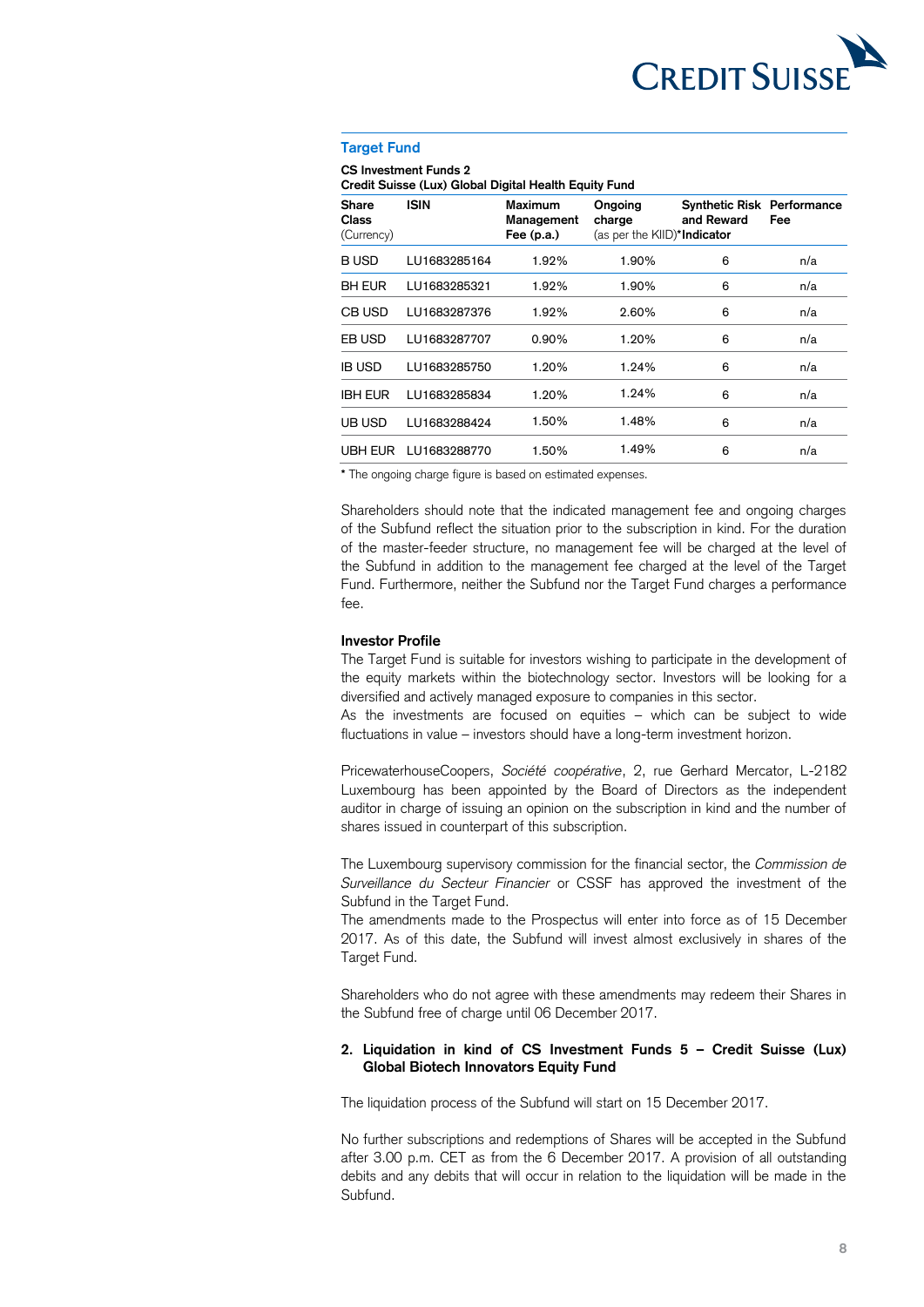

 PricewaterhouseCoopers, *Société coopérative*, 2, rue Gerhard Mercator, L-2182 Luxembourg has been appointed by the Board of Directors as independent auditor in charge of issuing an opinion on the Shares of the Subfund that will be cancelled as a result of the liquidation of the Subfund.

 The net liquidation proceeds of the Subfund will be distributed in kind to the Shareholders on 15 December 2017.

 After closure of the liquidation, the accounts and the books of the Subfund shall be filed with Credit Suisse Fund Services (Luxembourg) S.A. during a period of five years.

 Any legal, advisory or administrative costs associated with the preparation and the completion of the changes under points (1) and (2) above will be borne by Credit Suisse Fund Management S.A., except the auditor fees which will be charged to the Subfund. Transaction costs related to the sale and purchase of securities will be borne by the Subfund.

 As a result of the changes under points (1) and (2) above, the Shareholders of the Subfund will be allocated shares in the Target Fund and become shareholders of the Target Fund as of 15 December 2017, and consequently obtain voting rights in the Target Fund.

 Shareholders should inform themselves as to the possible tax implications of the aforementioned changes in their respective country of citizenship, residence or domicile.

 Shareholders should moreover note that the number of shares in the Target Fund they will receive further to the liquidation in kind will not necessarily correspond to the number of Shares they held in the Subfund, but will depend on the number of shares in the Target Fund held by the Subfund at the time of its liquidation. Further to the liquidation, the Shares in the Subfund will no longer entitle the Shareholders to any rights in the Subfund or the Company.

 Following the above mentioned liquidation in kind, the Subfund "CS Investment Funds 5 – Credit Suisse (Lux) Global Biotech Innovators Equity Fund" will cease to exist.

 Shareholders should note that, once the above changes enter into effect, the new prospectus of the Fund, the relevant Key Investor Information Document (KIIDs), the latest annual and semi-annual reports as well as the articles of incorporation may be obtained at the registered office of the Company in accordance with the provisions of the prospectus. The documents are also available on [www.credit-suisse.com.](http://www.credit-suisse.com/)

 In addition, the prospectus of the Target Fund, its relevant Key Investor Information Document (KIIDs), the latest annual and semi-annual reports as well as the articles of incorporation may also be obtained from the Company in accordance with the provisions of the prospectus. The documents are also available on [www.credit-suisse.com.](http://www.credit-suisse.com/)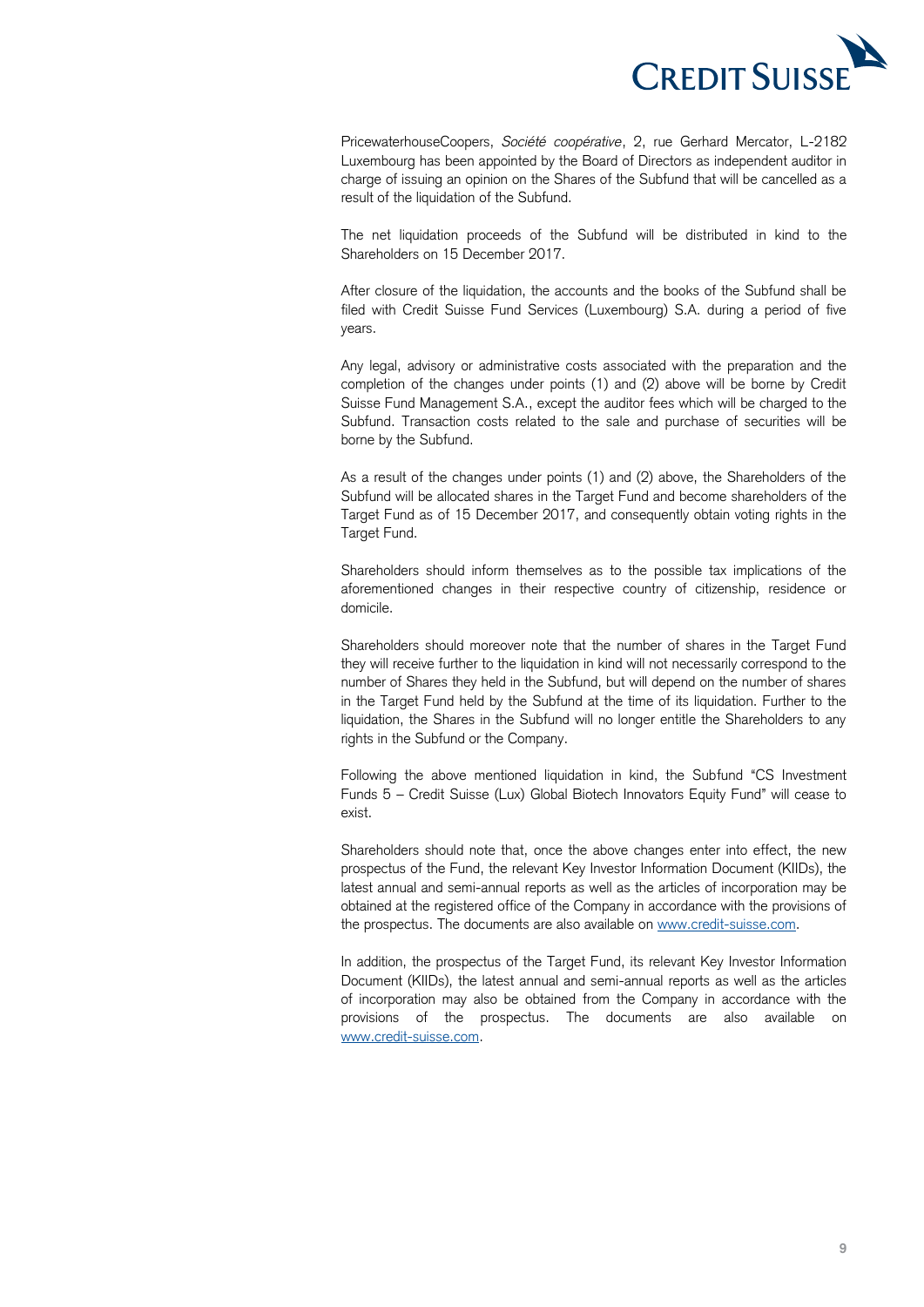

### **III. Notice to the Shareholders of Credit Suisse (Lux) Infrastructure Equity Fund**

 Notice is hereby given to the Shareholders of **CS Investment Funds 5** – **Credit**  Suisse (Lux) Infrastructure Equity Fund (for the purpose of this point the "**Subfund**") that the Board of Directors of the Company has decided to effect a series of corporate actions leading ultimately to the liquidation of the Subfund, which can be summarised as follows:

 In a first step, the Subfund will be converted into a feeder fund and will therefore invest via a subscription in kind at least 85% of its total assets in **Credit Suisse (Lux) Infrastructure Equity Fund**, a subfund of **CS Investment Funds 2** (the "**Target Fund**").

 In a second step, immediately upon the completion of the first step, the Subfund the Subfund will receive shares of the Target Fund and thus become shareholders will be liquidated in kind. As a consequence of such liquidation, the Shareholders of of the Target Fund.

### **1. Amendment to the Investment Objective and Investment Policy of the Subfund**

 The Board Directors of the Company has decided to amend the Investment Objective and Investment Policy of the Subfund. Pursuant to these changes, the Subfund will pursue a master-feeder strategy by investing at least 85% of its total assets in the Target Fund.

 The Target Fund is a subfund of **CS Investment Funds 2**, an undertaking for collective investment in transferable securities in the legal form of an investment company with variable capital (*société d'investissement à capital variable*, SICAV), subject to Part I of the Law of December 17, 2010.

 The Company and CS Investment Funds 2 are both managed by Credit Suisse Fund Management S.A. and have appointed Credit Suisse (Luxembourg) S.A. as their depositary and Credit Suisse Fund Services (Luxembourg) S.A. as their central administration.

 The amended Investment Objective and Principles of the Subfund and the Investment Objective and Principles of the Target Fund read as follows:

### **Investment Objective of the Subfund and of the Target Fund**

 The objective of the Subfund and of the Target Fund is to achieve the highest possible return in US dollars (Reference Currency) while taking due account of the principle of risk diversification, the security of the capital invested, and the liquidity of the invested assets.

### **Investment Principles of the Subfund**

 In order to realize its investment objective, the Subfund pursues a master-feeder strategy. At least 85% of the Subfund's total assets shall be invested in Credit Suisse (Lux) Infrastructure Equity Fund, a subfund of CS Investment Funds 2 (the "Target Fund").

 CS Investment Funds 2 is an undertaking for collective investment in transferable securities in the legal form of an investment company with variable capital (société 17, 2010. It has appointed Credit Suisse Fund Management S.A. as its d'investissement à capital variable, SICAV), subject to Part I of the Law of December management company.

 The Subfund may hold up to 15% of its total net assets in liquid assets in the form of sight and time deposits with first-class financial institutions and money-market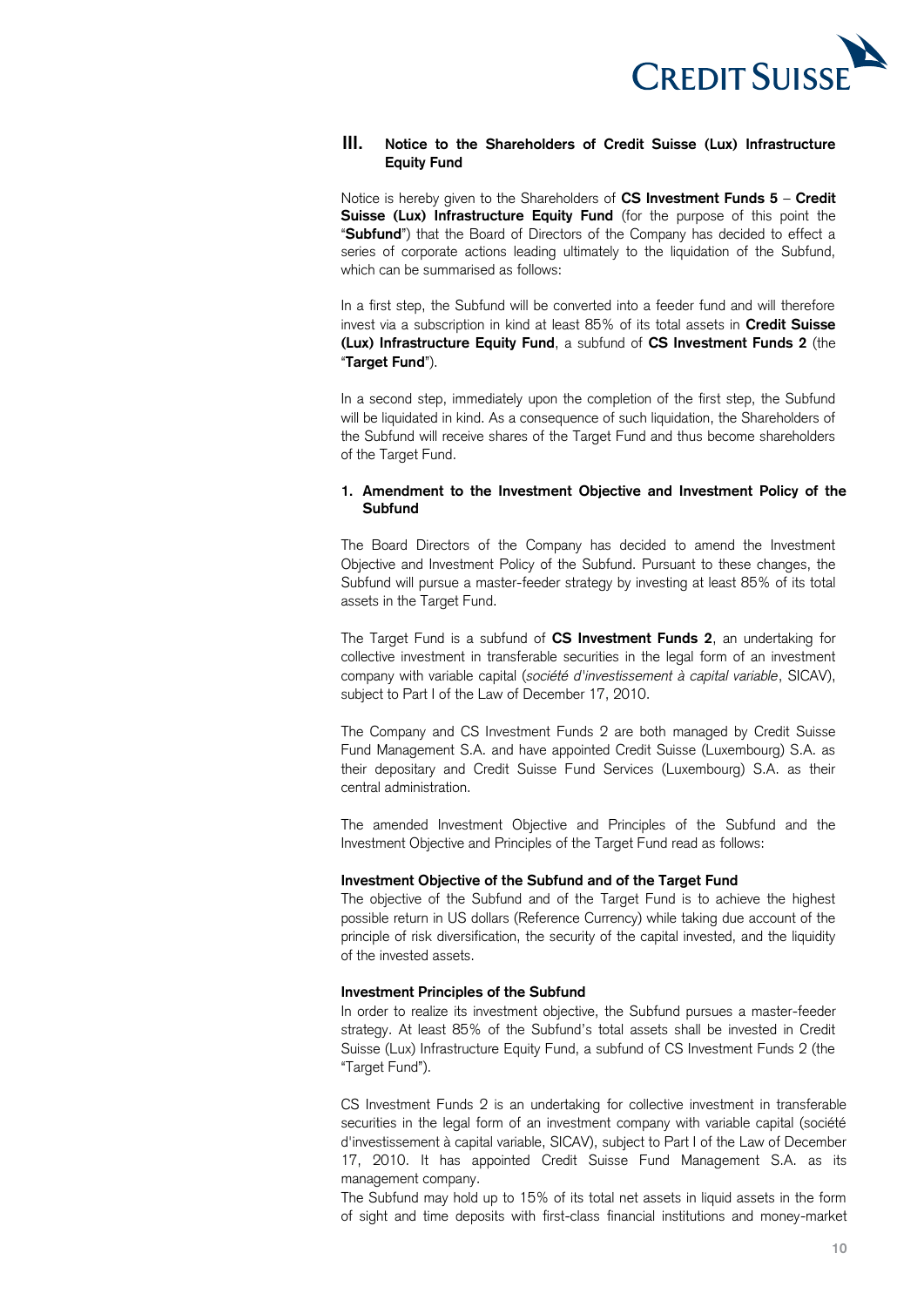

 instruments which do not qualify as transferable securities and have a term to maturity not exceeding 12 months, in any convertible currency.

### **Investment Principles of the Target Fund**

 At least two-thirds of the Target Fund's assets are invested worldwide (including emerging markets) in equities and other equity-type securities and rights (American depository receipts [ADRs], global depository receipts, profit-sharing certificates, participation certificates, dividend rights certificates, etc.) issued by companies active in the infrastructure sector ("infrastructure sector"). "Infrastructure sector" in this context refers to services, the logistical basis and facilities which are necessary for the preservation and development of a modern society. Issuers that are active in the infrastructure sector include companies that are primarily involved in the planning, construction, provision or operation of (a) basic necessities (utilities) such as water, electricity and electricity distribution, gas, oil, light, heating and waste disposal, (b) transportation facilities, such as roads, airports, railroads, ports, subways, pipelines, cellular, cable and broadcasting networks, (d) social and medical infrastructure facilities, such as hospitals, old age or nursing homes, prisons, educational and sports facilities, (e) protective infrastructure, such as dams or avalanche protection facilities, as well as companies that primarily offer advisory services related to the infrastructure sector and companies whose main activity is to hold participations in canals and waterways, (c) communications and media networks, such as telephones, such companies. Securities are selected irrespective of their market capitalization.

 For hedging purposes, and in the interest of the efficient management of the portfolio as well as for the implementation of the investment strategy the aforementioned investments may also be effected by way of derivatives, provided the limits set out in Chapter 6, "Investment Restrictions" are observed. Derivatives may be linked to security baskets or indices and shall be chosen in accordance with Art. 9 of the Grand-Ducal Decree of February 8, 2008.

 The Target Fund may invest up to one third of its net assets in equities and equity- type securities of companies not fulfilling the above requirements, cash, sight and time deposits, money market instruments, fixed income securities, which may include, but not limited to, bonds, notes, and similar fixed and variable interest rate securities, discounted securities issued by public, private and semi-private issuers worldwide (including emerging markets).

 The Target Fund may – subject to the investment principles set out above – invest up to 10% of its net assets in structured products (certificates, notes) on equities, equity-type securities, equity baskets and equity indices that are sufficiently liquid and are issued by first-class banks (or by issuers that offer investor protection comparable to that provided by first-class banks). These structured products must qualify as securities pursuant to Art. 41 of the Law of December 17, 2010. Moreover, these structured products must be valued regularly and transparently on the basis of independent sources. Structured products must not entail any leverage effect. As well as satisfying the regulations on risk spreading, the equity baskets and equity indices must be sufficiently diversified.

 Furthermore, to hedge currency risks and to gear its assets to one or more other currencies, the Target Fund may enter into forward foreign exchange and other currency derivatives in accordance with section 3 of Chapter 6, "Investment Restrictions" of the prospectus of the Target Fund.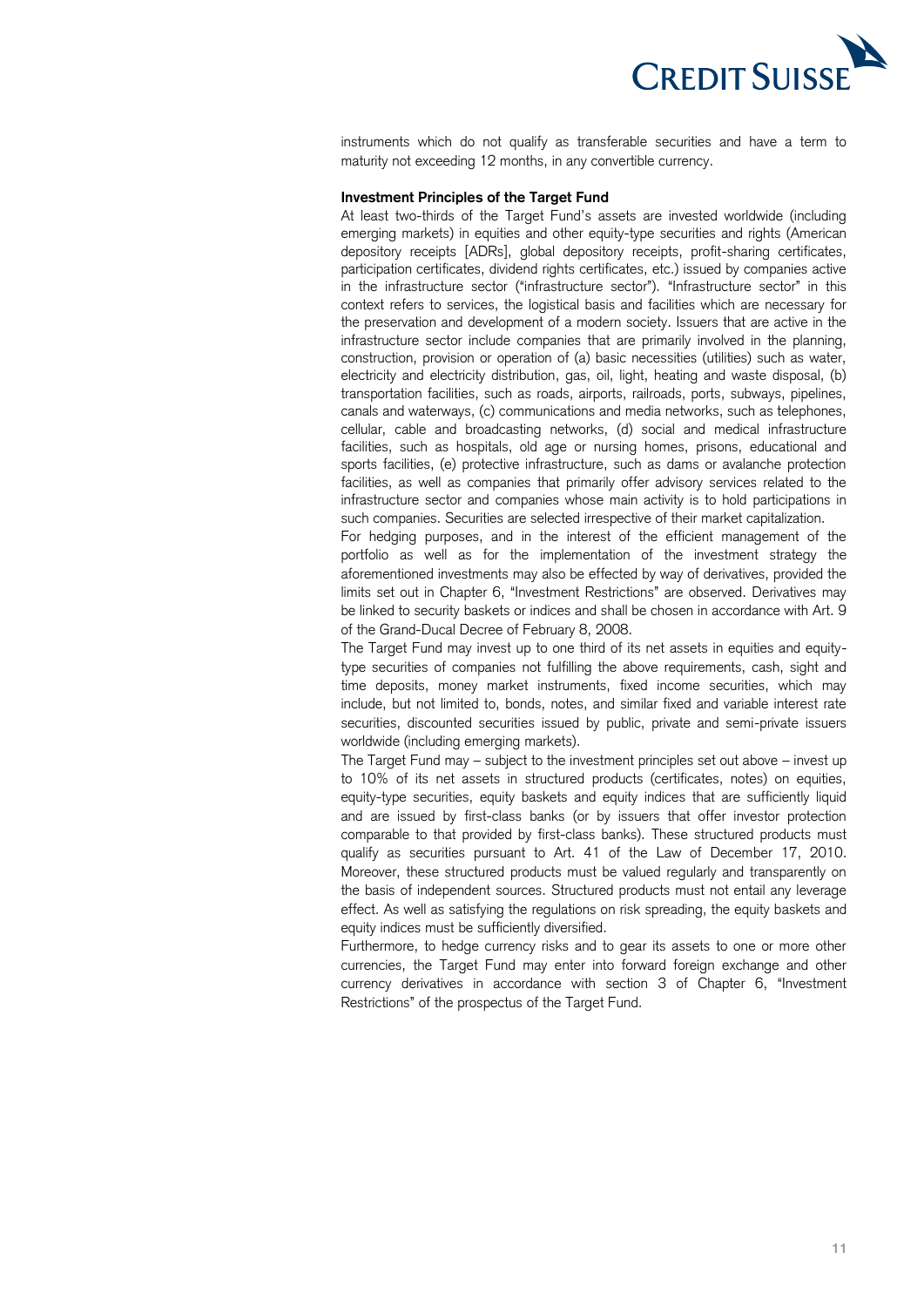

#### **Share Classes**

 The Shares of the Subfund will be invested in the following Share classes of the Target Fund:

## **Credit Suisse (Lux) Infrastructure Equity Fund**  and Reward **Subfund CS Investment Funds 5 Class ISIN Maximum Ongoing Synthetic Risk Performance**  (Currency) **Management charge and Reward Fee Fee (p.a.)** (as per the KIID) **Indicator**  B USD LU0246496953 1.92% 2.28% 5 n/a BH EUR LU0246498066 1.92% 2.28% 5 n/a DB USD LU1529954312 n/a 0.45% 5 n/a EB USD LU1038193931 0.90% 1.22% 5 n/a IB USD LU0246497258 1.20% 1.55% 5 n/a IBH EUR LU0348405472 1.20% 1.55% 5 n/a UB USD LU1144414494 1.50% 1.50% 5 n/a UBH EUR LU1144414577 1.50% 1.50% 5 n/a

### **Target Fund**

### **CS Investment Funds 2**

 **Credit Suisse (Lux) Infrastructure Equity Fund** 

| <b>Share</b><br>Class<br>(Currency) | <b>ISIN</b>  | <b>Maximum</b><br>Management<br>Fee $(p.a.)$ | Ongoing<br>charge<br>(as per the KIID)*Indicator | <b>Synthetic Risk Performance</b><br>and Reward | Fee |
|-------------------------------------|--------------|----------------------------------------------|--------------------------------------------------|-------------------------------------------------|-----|
| <b>BUSD</b>                         | LU1692116392 | 1.92%                                        | 2.28%                                            | 5                                               | n/a |
| <b>BH EUR</b>                       | LU1692116715 | 1.92%                                        | 2.28%                                            | 5                                               | n/a |
| DB USD                              | LU1692112219 | n/a                                          | 0.45%                                            | 5                                               | n/a |
| EB USD                              | LU1692112649 | 0.90%                                        | 1.22%                                            | 5                                               | n/a |
| <b>IB USD</b>                       | LU1692117366 | 1.20%                                        | 1.55%                                            | 5                                               | n/a |
| <b>IBH EUR</b>                      | LU1692117523 | 1.20%                                        | 1.55%                                            | 5                                               | n/a |
| UB USD                              | LU1692114348 | 1.50%                                        | 1.50%                                            | 5                                               | n/a |
| UBH EUR                             | LU1692114850 | 1.50%                                        | 1.50%                                            | 5                                               | n/a |

**\*** The ongoing charge figure is based on estimated expenses.

 Shareholders should note that the indicated management fee and ongoing charges of the Subfund reflect the situation prior to the subscription in kind. For the duration of the master-feeder structure, no management fee will be charged at the level of the Subfund in addition to the management fee charged at the level of the Target Fund. Furthermore, neither the Subfund nor the Target Fund charges a performance fee.

### **Investor Profile**

 The Target Fund is suitable for investors wishing to participate in the development of the equity markets within the infrastructure sector. Investors will be looking for a diversified and actively managed exposure to companies in this sector.

 As the investments are focused on equities – which can be subject to wide fluctuations in value – investors should have a long-term investment horizon.

 PricewaterhouseCoopers, *Société coopérative*, 2, rue Gerhard Mercator, L-2182 Luxembourg has been appointed by the Board of Directors as the independent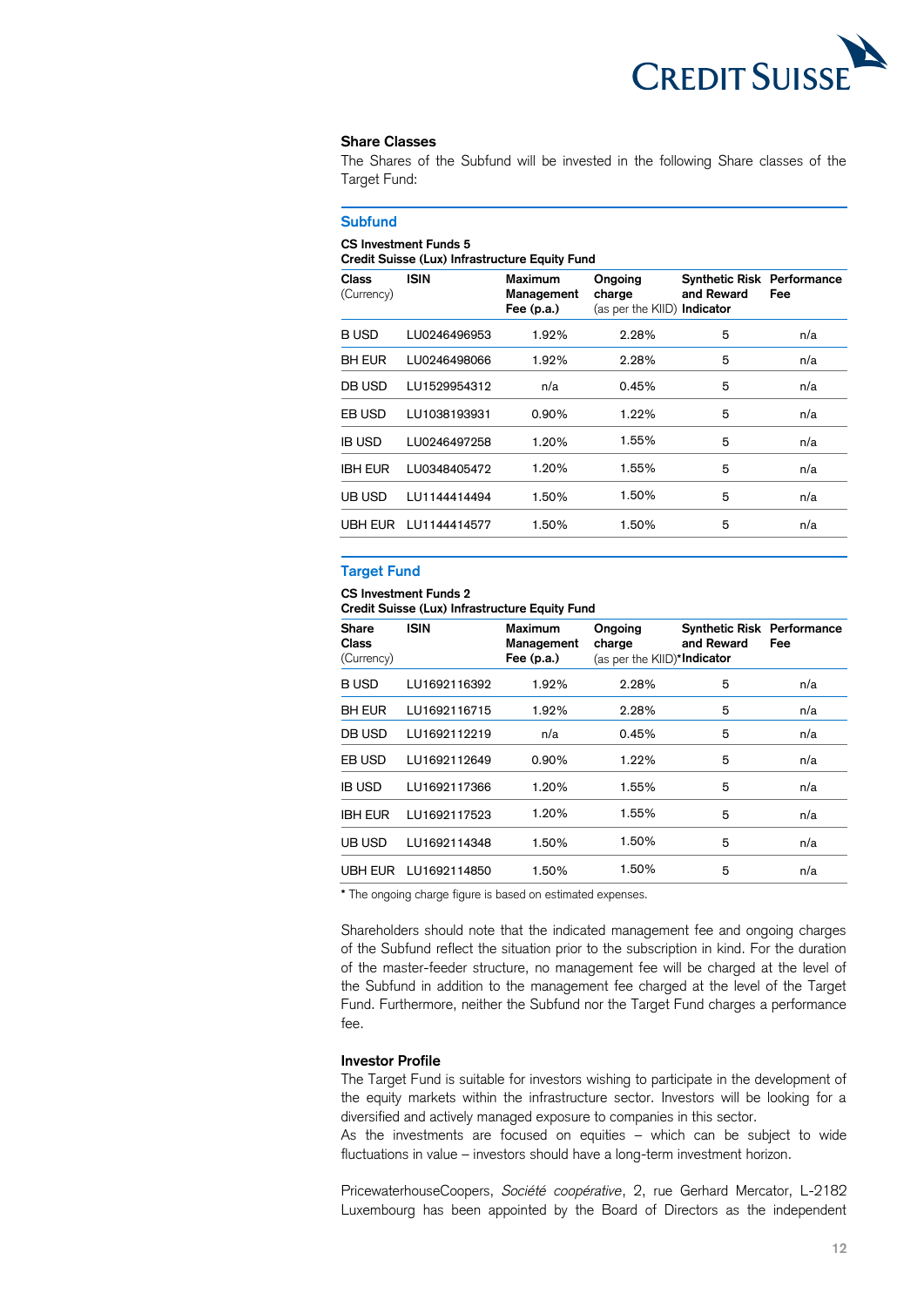

 auditor in charge of issuing an opinion on the subscription in kind and the number of shares issued in counterpart of this subscription.

 The Luxembourg supervisory commission for the financial sector, the *Commission de Surveillance du Secteur Financier* or CSSF has approved the investment of the Subfund in the Target Fund.

 The amendments made to the Prospectus will enter into force as of 15 December 2017. As of this date, the Subfund will invest almost exclusively in shares of the Target Fund.

 Shareholders who do not agree with these amendments may redeem their Shares in the Subfund free of charge until 06 December 2017.

### **2. Liquidation in kind of CS Investment Funds 5 – Credit Suisse (Lux) Infrastructure Equity Fund**

The liquidation process of the Subfund will start on 15 December 2017.

The liquidation process of the Subfund will start on 15 December 2017.<br>No further subscriptions and redemptions of Shares will be accepted in the Subfund after 3.00 p.m. CET as from the 6 December 2017. A provision of all outstanding debits and any debits that will occur in relation to the liquidation will be made in the Subfund.

 PricewaterhouseCoopers, *Société coopérative*, 2, rue Gerhard Mercator, L-2182 Luxembourg has been appointed by the Board of Directors as independent auditor in charge of issuing an opinion on the Shares of the Subfund that will be cancelled as a result of the liquidation of the Subfund.

 The net liquidation proceeds of the Subfund will be distributed in kind to the Shareholders on 15 December 2017.

 After closure of the liquidation, the accounts and the books of the Subfund shall be filed with Credit Suisse Fund Services (Luxembourg) S.A. during a period of five years.

 Any legal, advisory or administrative costs associated with the preparation and the completion of the changes under points (1) and (2) above will be borne by Credit Suisse Fund Management S.A., except the auditor fees which will be charged to the Subfund. Transaction costs related to the sale and purchase of securities will be borne by the Subfund.

 As a result of the changes under points (1) and (2) above, the Shareholders of the Subfund will be allocated shares in the Target Fund and become shareholders of the Target Fund as of 15 December 2017, and consequently obtain voting rights in the Target Fund.

 Shareholders should note that the number of shares in the Target Fund they will receive further to the liquidation in kind will not necessarily correspond to the number of Shares they held in the Subfund, but will depend on the number of shares in the Target Fund held by the Subfund at the time of its liquidation. Further to the liquidation, the Shares in the Subfund will no longer entitle the Shareholders to any rights in the Subfund or the Company.

 Following the above mentioned liquidation in kind, the Subfund "CS Investment Funds 5 – Credit Suisse (Lux) Infrastructure Equity Fund" will cease to exist.

 Shareholders should inform themselves as to the possible tax implications of the aforementioned changes in their respective country of citizenship, residence or domicile.